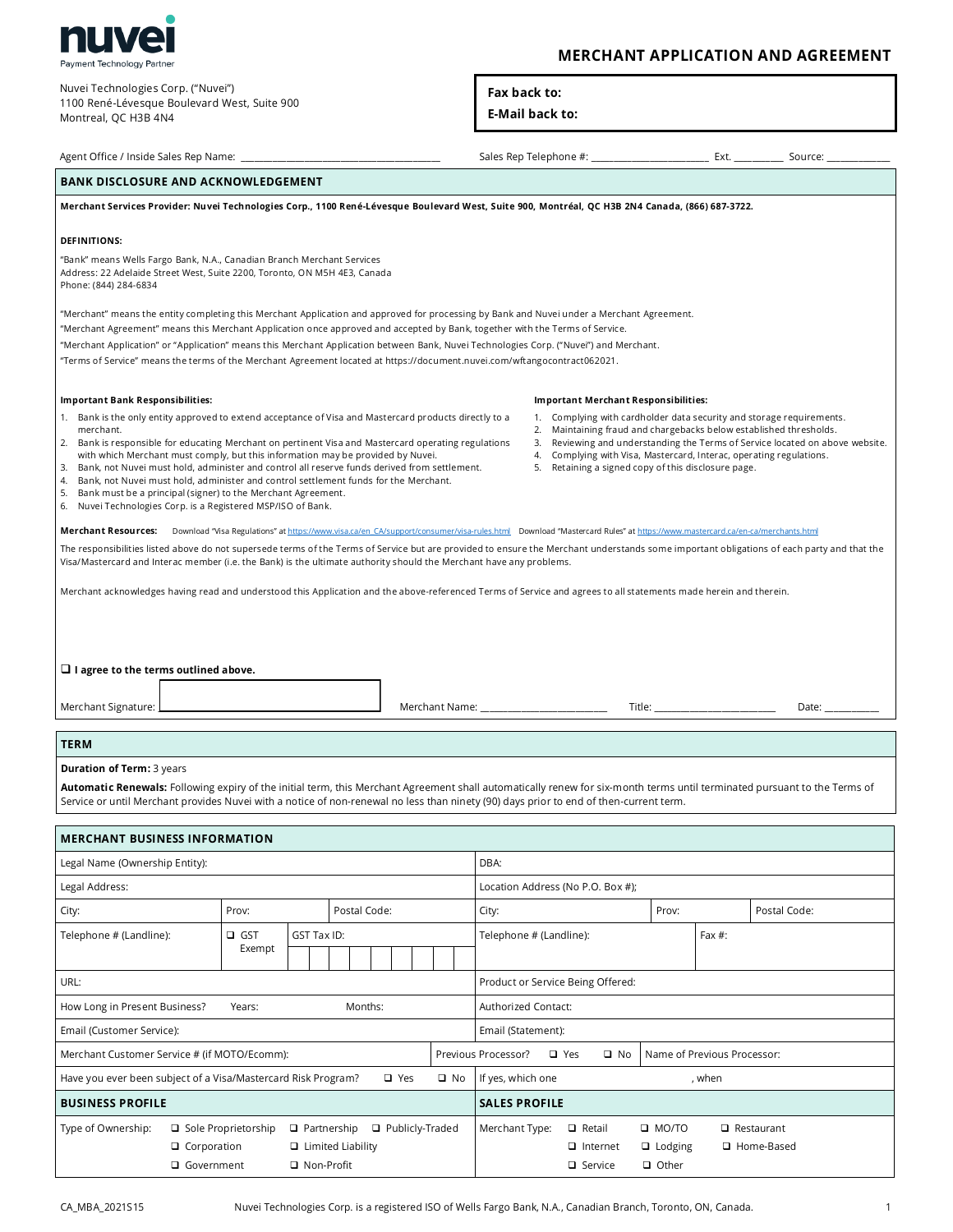### OWNERS, OFFICERS, AND MANAGEMENT (NO P.O. BOX #)

All beneficial owners (i.e. those with equity ownership equal to or greater than 25% and an individual who has significant managerial control in the entity) are required. □ There are no other additional beneficial owners. (If not selected, an addendum will be provided to fill out up to 3 more boxes.)

| Title:        | Email Address: | Percent Ownership:          | $\Box$ Has significant<br>managerial control |  |  |
|---------------|----------------|-----------------------------|----------------------------------------------|--|--|
| First Name:   | Last Name:     | Driver's Lic #:             | Prov:                                        |  |  |
| Home Address: | City:          | Prov:                       |                                              |  |  |
| Mobile #:     | SIN:           | Date of Birth (mm/dd/yyyy): |                                              |  |  |
| Title:        | Email Address: | Percent Ownership:          | $\Box$ Has significant<br>managerial control |  |  |
| First Name:   | Last Name:     | Driver's Lic #:             | Prov:                                        |  |  |
| Home Address: | City:          | Prov:                       |                                              |  |  |
| Mobile #:     | SIN:           | Date of Birth (mm/dd/yyyy): |                                              |  |  |
|               |                |                             |                                              |  |  |

## ELECTRONIC DEBIT / CREDIT AUTHORIZATION

Please provide a pre-printed void business check or bank letter confirming your business account Transit # (ABA Routing) and Account # (DDA).

By providing this information, you are authorizing the Acquirer to initiate EFT debit and credit transactions to said account in accordance with section 5.10 of the Terms of Service.

| VISA / MASTERCARD / INTERAC SALES PROFILE (be as accurate as possible) |      |                            |             |                                                                                                    |                |  |  |  |  |  |
|------------------------------------------------------------------------|------|----------------------------|-------------|----------------------------------------------------------------------------------------------------|----------------|--|--|--|--|--|
| Card Swipe/Chip:                                                       | %    |                            | $\Box$ Visa | $\Box$ Mastercard                                                                                  | $\Box$ Interac |  |  |  |  |  |
|                                                                        | $\%$ | Monthly Volume:   \$       |             |                                                                                                    |                |  |  |  |  |  |
| EComm:                                                                 |      | Average Ticket:   \$       |             |                                                                                                    |                |  |  |  |  |  |
| MOTO/Keyed                                                             | %    | High Ticket: $\frac{1}{2}$ |             |                                                                                                    |                |  |  |  |  |  |
| Total:                                                                 |      |                            |             | 100%   Seasonal? If Q Yes: Q Jan Q Feb Q Mar Q Apr Q May Q Jun Q Jul Q Aug Q Sep Q Oct Q Nov Q Dec |                |  |  |  |  |  |

| <b>EQUIPMENT SCHEDULE</b>     |                                                                                                |                          |                        |                                                                                                                                                                                                     |                                                                           |       |             |  |  |  |
|-------------------------------|------------------------------------------------------------------------------------------------|--------------------------|------------------------|-----------------------------------------------------------------------------------------------------------------------------------------------------------------------------------------------------|---------------------------------------------------------------------------|-------|-------------|--|--|--|
| <b>EQUIPMENT PURCHASE</b>     |                                                                                                |                          |                        | <b>EQUIPMENT RENTAL</b>                                                                                                                                                                             |                                                                           |       |             |  |  |  |
| <b>Q</b> Terminal Purchase    |                                                                                                | Deposit $+$ months of \$ | $\Box$ Terminal Rental | deposit per terminal, for a total of \$<br>$\frac{1}{2}$                                                                                                                                            |                                                                           |       |             |  |  |  |
| Quantity                      | <b>Unit Price</b>                                                                              | Total                    | Description            | Quantity                                                                                                                                                                                            | Monthly                                                                   | Total | Description |  |  |  |
|                               |                                                                                                |                          |                        |                                                                                                                                                                                                     |                                                                           |       |             |  |  |  |
|                               |                                                                                                |                          |                        |                                                                                                                                                                                                     |                                                                           |       |             |  |  |  |
|                               |                                                                                                | \$                       |                        |                                                                                                                                                                                                     |                                                                           |       |             |  |  |  |
| Payment by:                   | $\Box$ Credit Card*<br>*If paid by credit card, please complete the credit card purchase form. | □ Pre-authorized Debit   |                        | I confirm that I have read and understood and agreed to all services subscribed and<br>their associated rates and fees, as well as the Equipment Rental Agreement found at<br>www.nuvei.com/rental. |                                                                           |       |             |  |  |  |
|                               |                                                                                                |                          |                        |                                                                                                                                                                                                     |                                                                           |       |             |  |  |  |
| <b>CONFIGURATION SCHEDULE</b> |                                                                                                |                          |                        |                                                                                                                                                                                                     |                                                                           |       |             |  |  |  |
| Tip Function                  | $\Box$ Yes                                                                                     | $\square$ No             |                        |                                                                                                                                                                                                     | Allow Interac Cash Back<br>$\square$ No<br>Amount: \$<br>$\Box$ Yes       |       |             |  |  |  |
| <b>Terminal Auto Settle</b>   | □ Yes                                                                                          | $\Box$ No                | If Yes, what time?     |                                                                                                                                                                                                     | Amount: \$<br>Interac Surcharge (QC not accepted)<br>$\Box$ Yes $\Box$ No |       |             |  |  |  |
| Password Protect Refunds      |                                                                                                | $\Box$ Yes $\Box$ No     |                        | Semi-integrated<br>□ Retail/OSR<br>$\Box$ N/A                                                                                                                                                       |                                                                           |       |             |  |  |  |

| Countertop Terminal Communication Type: $\Box$ Dial $\Box$ IP $\Box$ WIFI $\Box$ Bluetooth $\Box$ Cellular                               |  |                                                                                                                                                                                                       |  |  | Cellular carrier for wireless terminal: $\Box$ Bell $\Box$ Rogers |  |  |  |
|------------------------------------------------------------------------------------------------------------------------------------------|--|-------------------------------------------------------------------------------------------------------------------------------------------------------------------------------------------------------|--|--|-------------------------------------------------------------------|--|--|--|
| DYNAMIC CURRENCY CONVERSION                                                                                                              |  |                                                                                                                                                                                                       |  |  |                                                                   |  |  |  |
| $\Box$ Dynamic Currency Conversion                                                                                                       |  | *As described in the Terms of Service and additional training materials that may be provided from time-to-time. DCC is<br>offered to foreign Visa and Mastercard cardholders in supported currencies. |  |  |                                                                   |  |  |  |
| Loopfirm that Lhave read and understood all services subscribed and their associated rates and fees, as well as the Terms of Service and |  |                                                                                                                                                                                                       |  |  |                                                                   |  |  |  |

Equipment Rental Agreement referenced in this Merchant Application.

**Merchant Initials:**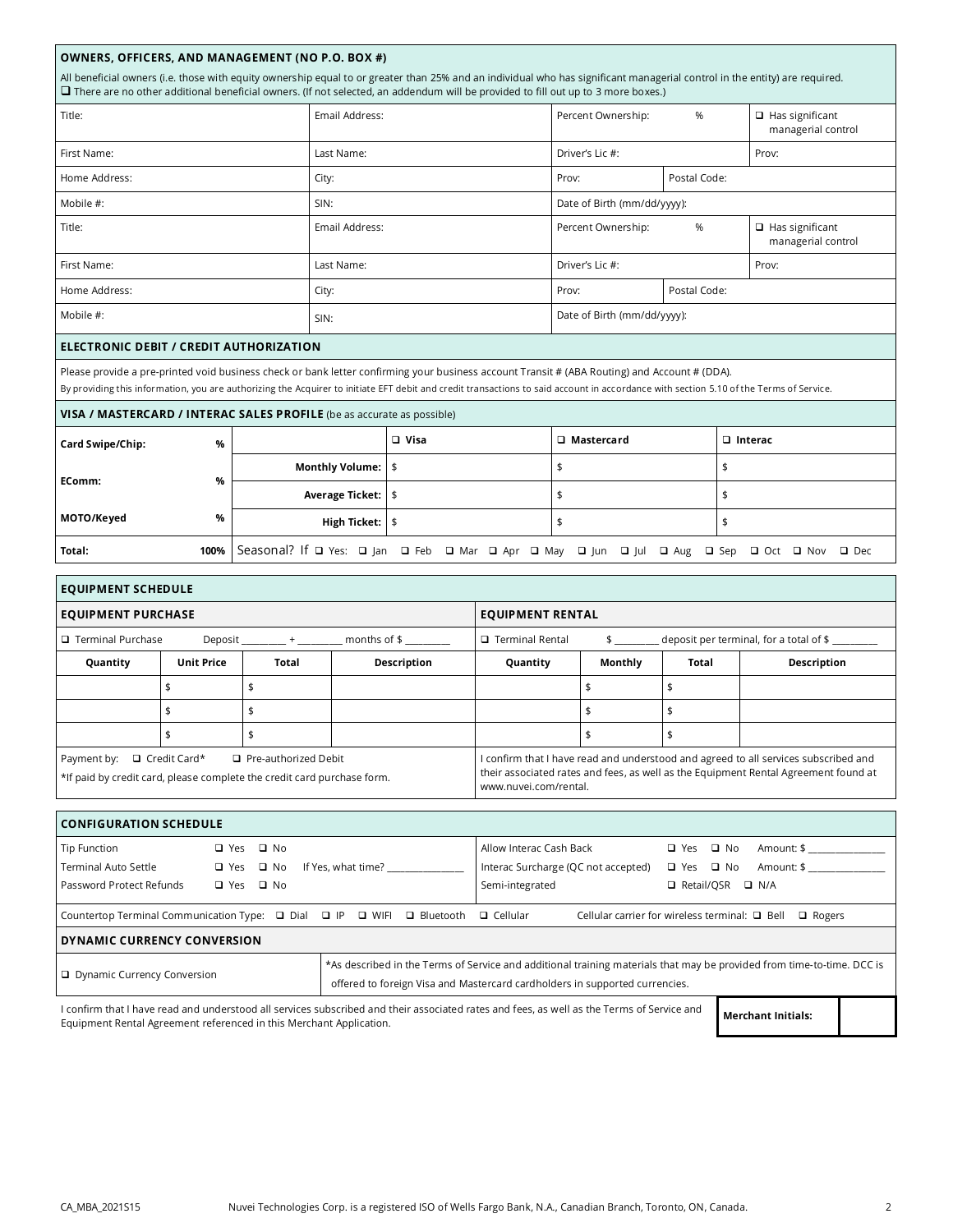| <b>INFORMATION SUMMARY</b>                                          |                                                                                                                                                                                                                                                                                                                                                                                                                                                                                                                                                                                                                                                                                                                                                                                                                                                                                                                                                                                          |                                                                                                                                                                                                                                                                                                                                                                                                                                                                                                                                                                                                                                                                                                                                                                                                                     |  |  |  |  |  |  |
|---------------------------------------------------------------------|------------------------------------------------------------------------------------------------------------------------------------------------------------------------------------------------------------------------------------------------------------------------------------------------------------------------------------------------------------------------------------------------------------------------------------------------------------------------------------------------------------------------------------------------------------------------------------------------------------------------------------------------------------------------------------------------------------------------------------------------------------------------------------------------------------------------------------------------------------------------------------------------------------------------------------------------------------------------------------------|---------------------------------------------------------------------------------------------------------------------------------------------------------------------------------------------------------------------------------------------------------------------------------------------------------------------------------------------------------------------------------------------------------------------------------------------------------------------------------------------------------------------------------------------------------------------------------------------------------------------------------------------------------------------------------------------------------------------------------------------------------------------------------------------------------------------|--|--|--|--|--|--|
| DATE OF CONTRACTS                                                   | Effective Date: ______________<br>Term: three (3) years                                                                                                                                                                                                                                                                                                                                                                                                                                                                                                                                                                                                                                                                                                                                                                                                                                                                                                                                  |                                                                                                                                                                                                                                                                                                                                                                                                                                                                                                                                                                                                                                                                                                                                                                                                                     |  |  |  |  |  |  |
| <b>ACQUIRER</b>                                                     | Nuvei Technologies Corp. ("Nuvei")<br>1100 René-Lévesque Boulevard West, Suite 900<br>Montreal, QC H3B 4N4                                                                                                                                                                                                                                                                                                                                                                                                                                                                                                                                                                                                                                                                                                                                                                                                                                                                               | Nuvei Technologies Corp. is a registered ISO of Wells Fargo<br>Bank, N.A., Canadian Branch, Toronto, ON, Canada.<br>Services Provided: Credit and Debit Processing and Acquiring                                                                                                                                                                                                                                                                                                                                                                                                                                                                                                                                                                                                                                    |  |  |  |  |  |  |
|                                                                     | The Merchant Agreement, and Non-Cancellable Third-Party Equipment Lease Agreement (if any) can be cancelled without penalty<br>within 90 days of receiving notice of a fee adjustment or the introduction of a new fee. Merchant may cancel the Merchant Agreement<br>without penalty in the event a reduction in applicable interchange rates is not fully passed through. There is a fee to cancel the<br>Merchant Agreement for any other reason. Please refer to the Terms of Service of the Merchant Agreement under the heading Early<br>Termination.<br><b>EXPIRY &amp; RENEWAL OF THE MERCHANT AGREEMENT</b><br>The merchant agreement with the acquirer will continue for three (3) years with automatic six-months renewals thereafter until<br>Merchant provides written notice of non-renewal not less than 90 days before the end of the then current term.<br>Please refer to Article 4 of the Terms of Service for further information, including termination procedures. |                                                                                                                                                                                                                                                                                                                                                                                                                                                                                                                                                                                                                                                                                                                                                                                                                     |  |  |  |  |  |  |
|                                                                     | <b>OTHER</b>                                                                                                                                                                                                                                                                                                                                                                                                                                                                                                                                                                                                                                                                                                                                                                                                                                                                                                                                                                             | Separate terms, conditions and fees apply for point-of-sale terminal equipment. They are listed in the "Information About Payment                                                                                                                                                                                                                                                                                                                                                                                                                                                                                                                                                                                                                                                                                   |  |  |  |  |  |  |
| <b>CANCELLATION OF CONTRACTS</b><br><b>AND APPLICABLE PENALTIES</b> | Terminal" section below.                                                                                                                                                                                                                                                                                                                                                                                                                                                                                                                                                                                                                                                                                                                                                                                                                                                                                                                                                                 |                                                                                                                                                                                                                                                                                                                                                                                                                                                                                                                                                                                                                                                                                                                                                                                                                     |  |  |  |  |  |  |
|                                                                     | If Merchant accepts American Express cards, the additional terms, conditions and fees described in the American Express Merchant<br>Card Acceptance Application and Agreement shall apply. If said agreement is cancelled, Merchant must notify Nuvei to avoid further<br>charges associated with acceptance of American Express cards.                                                                                                                                                                                                                                                                                                                                                                                                                                                                                                                                                                                                                                                  |                                                                                                                                                                                                                                                                                                                                                                                                                                                                                                                                                                                                                                                                                                                                                                                                                     |  |  |  |  |  |  |
|                                                                     | <b>EARLY TERMINATION</b>                                                                                                                                                                                                                                                                                                                                                                                                                                                                                                                                                                                                                                                                                                                                                                                                                                                                                                                                                                 |                                                                                                                                                                                                                                                                                                                                                                                                                                                                                                                                                                                                                                                                                                                                                                                                                     |  |  |  |  |  |  |
|                                                                     | uncured breach by Nuvei.                                                                                                                                                                                                                                                                                                                                                                                                                                                                                                                                                                                                                                                                                                                                                                                                                                                                                                                                                                 | If the Merchant Agreement is terminated before completion of the initial term or any renewal term, Merchants may be liable to<br>Servicer for damages between \$300 and \$650, depending on Merchant's Average Processing Volume, as further described in the<br>Terms of Service referenced in this Merchant Application. Moreover, if e-commerce accounts for 50% or more of Merchant's<br>Transactions, then, in consideration of the resulting risk, effort and expense incurred by Nuvei to provide services to Merchant given<br>its sales profile, the greater of the Card Processing Minimum fees and the Monthly Minimum Discount Fee shall continue to apply for<br>the balance of the then-current term in the event of this Merchant Agreement's early termination for any reason other than a material |  |  |  |  |  |  |
| <b>COMPLAINT HANDLING</b><br><b>PROCEDURES</b>                      | For inquiries, please contact Client Care at 1 866 687-3722 or visit http://www.nuvei.com/content/code-of-conduct-resolution.                                                                                                                                                                                                                                                                                                                                                                                                                                                                                                                                                                                                                                                                                                                                                                                                                                                            |                                                                                                                                                                                                                                                                                                                                                                                                                                                                                                                                                                                                                                                                                                                                                                                                                     |  |  |  |  |  |  |
|                                                                     | Service Provided: Point-of-Sale terminal is:                                                                                                                                                                                                                                                                                                                                                                                                                                                                                                                                                                                                                                                                                                                                                                                                                                                                                                                                             | If leased, leasing agent is:                                                                                                                                                                                                                                                                                                                                                                                                                                                                                                                                                                                                                                                                                                                                                                                        |  |  |  |  |  |  |
|                                                                     | <b>Q</b> Purchased                                                                                                                                                                                                                                                                                                                                                                                                                                                                                                                                                                                                                                                                                                                                                                                                                                                                                                                                                                       | First Data Global Leasing ("FDGL")                                                                                                                                                                                                                                                                                                                                                                                                                                                                                                                                                                                                                                                                                                                                                                                  |  |  |  |  |  |  |
|                                                                     | $\Box$ Leased                                                                                                                                                                                                                                                                                                                                                                                                                                                                                                                                                                                                                                                                                                                                                                                                                                                                                                                                                                            | 2630 Skymark Ave, Suite 500<br>Mississauga, ON L4W5A4                                                                                                                                                                                                                                                                                                                                                                                                                                                                                                                                                                                                                                                                                                                                                               |  |  |  |  |  |  |
|                                                                     | $\Box$ Rented (additional terms apply, and can be found at<br>www.nuvei.com/rental)                                                                                                                                                                                                                                                                                                                                                                                                                                                                                                                                                                                                                                                                                                                                                                                                                                                                                                      | Tel: 1 866-228-6184                                                                                                                                                                                                                                                                                                                                                                                                                                                                                                                                                                                                                                                                                                                                                                                                 |  |  |  |  |  |  |
|                                                                     | EXPIRY & RENEWAL OF NON-CANCELLABLE THIRD-PARTY EQUIPMENT LEASE AGREEMENT                                                                                                                                                                                                                                                                                                                                                                                                                                                                                                                                                                                                                                                                                                                                                                                                                                                                                                                |                                                                                                                                                                                                                                                                                                                                                                                                                                                                                                                                                                                                                                                                                                                                                                                                                     |  |  |  |  |  |  |
| <b>INFORMATION ABOUT PAYMENT</b>                                    | The Non-Cancellable Third-Party Equipment Lease Agreement between Merchant and FDGL expires __<br>__ months from date<br>thereof.                                                                                                                                                                                                                                                                                                                                                                                                                                                                                                                                                                                                                                                                                                                                                                                                                                                        |                                                                                                                                                                                                                                                                                                                                                                                                                                                                                                                                                                                                                                                                                                                                                                                                                     |  |  |  |  |  |  |
| <b>TERMINALS</b>                                                    | Lease rates and other service charges related to leased terminals are found in the Non-Cancellable Third-Party Lease Agreement,<br>including the additional terms referenced therein and available at https://document.nuvei.com/FDGL. Early termination fees include a<br>monthly fee for the remaining months until the expiry of the term:                                                                                                                                                                                                                                                                                                                                                                                                                                                                                                                                                                                                                                            |                                                                                                                                                                                                                                                                                                                                                                                                                                                                                                                                                                                                                                                                                                                                                                                                                     |  |  |  |  |  |  |
|                                                                     | \$ X number of months left under the contract.                                                                                                                                                                                                                                                                                                                                                                                                                                                                                                                                                                                                                                                                                                                                                                                                                                                                                                                                           |                                                                                                                                                                                                                                                                                                                                                                                                                                                                                                                                                                                                                                                                                                                                                                                                                     |  |  |  |  |  |  |
|                                                                     | Merchant has the option of returning leased equipment to FDGL or purchasing it after the contract expires. In the event of a fee<br>increase or the introduction of a new fee, merchants will be allowed to opt out of their contracts, without facing any form of penalty,<br>within 90 days of receiving notice of the fee increase or the introduction of a new fee. For additional information, please refer to the<br>Non-Cancellable Third-Party Equipment Lease Agreement.                                                                                                                                                                                                                                                                                                                                                                                                                                                                                                        |                                                                                                                                                                                                                                                                                                                                                                                                                                                                                                                                                                                                                                                                                                                                                                                                                     |  |  |  |  |  |  |
| <b>CONTACTLESS PAYMENT</b><br><b>ACCEPTANCE</b>                     | Interac Flash.                                                                                                                                                                                                                                                                                                                                                                                                                                                                                                                                                                                                                                                                                                                                                                                                                                                                                                                                                                           | Contactless payments have been enabled at the point of sale for the following networks: Visa payWave, Mastercard PayPass,                                                                                                                                                                                                                                                                                                                                                                                                                                                                                                                                                                                                                                                                                           |  |  |  |  |  |  |
| <b>TRANSACTION RETURN POLICY</b>                                    | transaction returns.                                                                                                                                                                                                                                                                                                                                                                                                                                                                                                                                                                                                                                                                                                                                                                                                                                                                                                                                                                     | The rate and fees for regular debit and credit transactions processed (qualified % rate and/or per item fee) are applicable to                                                                                                                                                                                                                                                                                                                                                                                                                                                                                                                                                                                                                                                                                      |  |  |  |  |  |  |
|                                                                     | $\Box$ N/A                                                                                                                                                                                                                                                                                                                                                                                                                                                                                                                                                                                                                                                                                                                                                                                                                                                                                                                                                                               |                                                                                                                                                                                                                                                                                                                                                                                                                                                                                                                                                                                                                                                                                                                                                                                                                     |  |  |  |  |  |  |
| <b>INDEPENDENT SALES</b>                                            | ISO or referral agent contact information:                                                                                                                                                                                                                                                                                                                                                                                                                                                                                                                                                                                                                                                                                                                                                                                                                                                                                                                                               | (ISO) acts as a third party and it is                                                                                                                                                                                                                                                                                                                                                                                                                                                                                                                                                                                                                                                                                                                                                                               |  |  |  |  |  |  |
| <b>ORGANIZATION (ISO) OR</b>                                        |                                                                                                                                                                                                                                                                                                                                                                                                                                                                                                                                                                                                                                                                                                                                                                                                                                                                                                                                                                                          | not an affiliate, subsidiary, or a member of Nuvei Technologies. ISO<br>becomes the merchant's agent for the delivery of transactions to                                                                                                                                                                                                                                                                                                                                                                                                                                                                                                                                                                                                                                                                            |  |  |  |  |  |  |
| <b>REFERRAL AGENT</b>                                               |                                                                                                                                                                                                                                                                                                                                                                                                                                                                                                                                                                                                                                                                                                                                                                                                                                                                                                                                                                                          | Nuvei Technologies via the applicable processing network.                                                                                                                                                                                                                                                                                                                                                                                                                                                                                                                                                                                                                                                                                                                                                           |  |  |  |  |  |  |
|                                                                     |                                                                                                                                                                                                                                                                                                                                                                                                                                                                                                                                                                                                                                                                                                                                                                                                                                                                                                                                                                                          |                                                                                                                                                                                                                                                                                                                                                                                                                                                                                                                                                                                                                                                                                                                                                                                                                     |  |  |  |  |  |  |
| <b>CODE OF CONDUCT</b>                                              | The Code of Conduct can be accessed through the following link:<br>http://www.fcac-acfc.gc.ca/Eng/forIndustry/publications/lawsReg/Pages/CodeofCo-Codedeco.aspx                                                                                                                                                                                                                                                                                                                                                                                                                                                                                                                                                                                                                                                                                                                                                                                                                          |                                                                                                                                                                                                                                                                                                                                                                                                                                                                                                                                                                                                                                                                                                                                                                                                                     |  |  |  |  |  |  |
| STATEMENTS                                                          | Accessible online at merchant.nuvei.com                                                                                                                                                                                                                                                                                                                                                                                                                                                                                                                                                                                                                                                                                                                                                                                                                                                                                                                                                  |                                                                                                                                                                                                                                                                                                                                                                                                                                                                                                                                                                                                                                                                                                                                                                                                                     |  |  |  |  |  |  |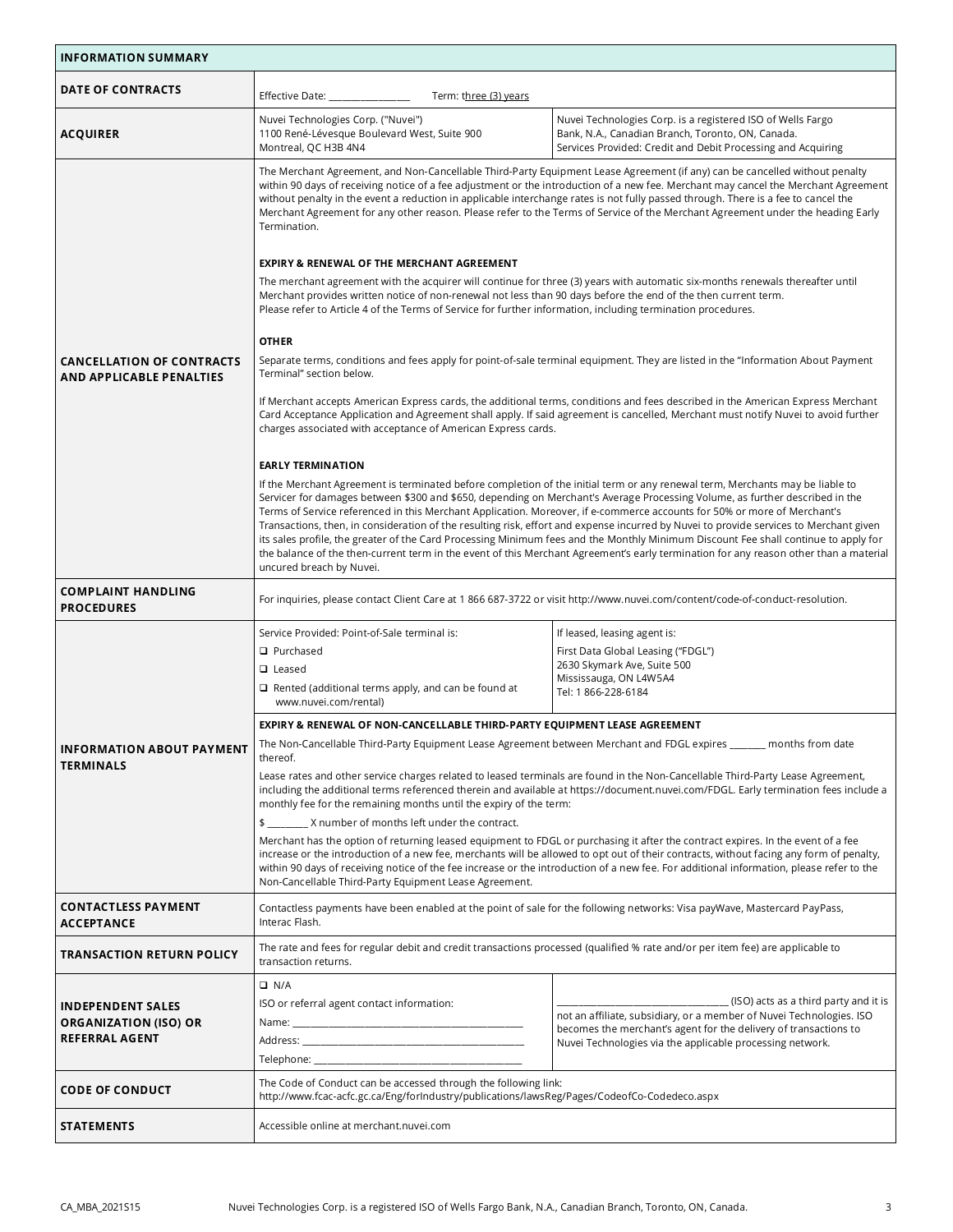| <b>SCHEDULE A - FEE DISCLOSURE BOX</b>                                                                                                                                                                                             |                                         |                                                                                                                                                                                                                                                                                                                                                                |        |                     |                              |                       |                                                                                                                                                                                                                                                                                                                                                                                                                                                                       |                |                               |                                                                                                                                                                                                                  |                            |                           |                    |  |
|------------------------------------------------------------------------------------------------------------------------------------------------------------------------------------------------------------------------------------|-----------------------------------------|----------------------------------------------------------------------------------------------------------------------------------------------------------------------------------------------------------------------------------------------------------------------------------------------------------------------------------------------------------------|--------|---------------------|------------------------------|-----------------------|-----------------------------------------------------------------------------------------------------------------------------------------------------------------------------------------------------------------------------------------------------------------------------------------------------------------------------------------------------------------------------------------------------------------------------------------------------------------------|----------------|-------------------------------|------------------------------------------------------------------------------------------------------------------------------------------------------------------------------------------------------------------|----------------------------|---------------------------|--------------------|--|
| <b>Payment Card Type</b>                                                                                                                                                                                                           |                                         | <b>Processing Method</b>                                                                                                                                                                                                                                                                                                                                       |        |                     |                              |                       | <b>Payment Card Type</b>                                                                                                                                                                                                                                                                                                                                                                                                                                              |                |                               |                                                                                                                                                                                                                  | <b>Processing Method</b>   |                           |                    |  |
| These are the most common types<br>of domestically issued cards and their<br>processing methods. They do not<br>represent all the possible fees and<br>variations that are charged to merchants.                                   |                                         | <b>Card/Device Present</b><br><b>Card/Device Not Present</b><br>Means that the card/device<br>Means the card/device was not<br>was electronically read<br>electronically read. Generally, the card<br>(contact or contactless<br>information is manually<br>key-entered (e.g., mail/telephone<br>interface or mag-stripe)<br>order, online, recurring payment) |        |                     |                              |                       | These are the most common types<br><b>Card/Device Present</b><br>of domestically issued cards and their<br>Means that the card/device<br>processing methods. They do not<br>was electronically read<br>represent all the possible fees and<br>(contact or contactless<br>variations that are charged to<br>interface or mag-stripe)<br>merchants.                                                                                                                     |                |                               | <b>Card/Device Not Present</b><br>Means the card/device was not<br>electronically read. Generally, the<br>card information is manually<br>key-entered (e.g., mail/telephone<br>order, online, recurring payment) |                            |                           |                    |  |
| American Express cards                                                                                                                                                                                                             | \$<br>0.10                              | %<br>/ N/A                                                                                                                                                                                                                                                                                                                                                     | \$     | / N/A               | %                            |                       | Union Pay credit cards                                                                                                                                                                                                                                                                                                                                                                                                                                                | \$<br>N/A      | / N/A<br>%                    | \$                                                                                                                                                                                                               | $N/A$ / $N/A$              |                           | %                  |  |
| American Express prepaid                                                                                                                                                                                                           | \$                                      | / N/A<br>%                                                                                                                                                                                                                                                                                                                                                     | \$     | / N/A               | %                            |                       | Visa business cards                                                                                                                                                                                                                                                                                                                                                                                                                                                   | \$<br>$\prime$ | %                             | \$                                                                                                                                                                                                               | $\prime$                   |                           | %                  |  |
| Interac debit cards                                                                                                                                                                                                                | \$                                      | / N/A<br>%                                                                                                                                                                                                                                                                                                                                                     | \$     | N/A<br>/ N/A        | %                            |                       | Visa business premium cards                                                                                                                                                                                                                                                                                                                                                                                                                                           | \$<br>$\prime$ | %                             | $\frac{1}{2}$                                                                                                                                                                                                    | $\prime$                   |                           | %                  |  |
| Interac debit cards - contactless                                                                                                                                                                                                  | \$                                      | %<br>0.085 / N/A                                                                                                                                                                                                                                                                                                                                               | \$     | N/A<br>/ N/A        | %                            |                       | Visa corporate cards                                                                                                                                                                                                                                                                                                                                                                                                                                                  | \$<br>$\prime$ | %                             | \$                                                                                                                                                                                                               | $\prime$                   |                           | %                  |  |
| Mastercard business cards                                                                                                                                                                                                          | \$                                      | %<br>$\prime$                                                                                                                                                                                                                                                                                                                                                  | \$     | $\prime$            | %                            |                       | Visa corporate premium cards                                                                                                                                                                                                                                                                                                                                                                                                                                          | \$<br>$\prime$ | %                             | \$                                                                                                                                                                                                               | $\prime$                   |                           | %                  |  |
| Mastercard core cards                                                                                                                                                                                                              | \$                                      | $\prime$<br>$\%$                                                                                                                                                                                                                                                                                                                                               | \$     | $\prime$            | %                            |                       | Visa debit cards                                                                                                                                                                                                                                                                                                                                                                                                                                                      | \$<br>$\prime$ | %                             | \$                                                                                                                                                                                                               | $\prime$                   |                           | %                  |  |
| Mastercard corporate cards                                                                                                                                                                                                         | \$                                      | %<br>$\prime$                                                                                                                                                                                                                                                                                                                                                  | \$     | $\prime$            | %                            |                       | Visa infinite cards                                                                                                                                                                                                                                                                                                                                                                                                                                                   | \$<br>$\prime$ | %                             | \$                                                                                                                                                                                                               | $\prime$                   |                           | %                  |  |
| Mastercard debit cards                                                                                                                                                                                                             | \$                                      | $\prime$<br>%                                                                                                                                                                                                                                                                                                                                                  | \$     | $\prime$            | %                            |                       | Visa infinite privilege cards                                                                                                                                                                                                                                                                                                                                                                                                                                         | \$<br>$\prime$ | %                             | \$                                                                                                                                                                                                               | $\prime$                   |                           | %                  |  |
| Mastercard prepaid cards                                                                                                                                                                                                           | \$                                      | $\prime$<br>%                                                                                                                                                                                                                                                                                                                                                  | \$     | $\prime$            | %                            |                       | Visa prepaid cards                                                                                                                                                                                                                                                                                                                                                                                                                                                    | \$<br>$\prime$ | %                             | \$                                                                                                                                                                                                               | $\prime$                   |                           | %                  |  |
| Mastercard world cards                                                                                                                                                                                                             | \$                                      | $\prime$<br>%                                                                                                                                                                                                                                                                                                                                                  | \$     | $\prime$            | %                            |                       | Visa standard credit cards                                                                                                                                                                                                                                                                                                                                                                                                                                            | \$<br>$\prime$ | %                             | $\frac{1}{2}$                                                                                                                                                                                                    | $\prime$                   |                           | %                  |  |
| Mastercard world elite cards                                                                                                                                                                                                       | \$                                      | %<br>$\prime$                                                                                                                                                                                                                                                                                                                                                  | \$     | $\prime$            | %                            |                       |                                                                                                                                                                                                                                                                                                                                                                                                                                                                       |                |                               |                                                                                                                                                                                                                  |                            |                           |                    |  |
| <b>VISA/MASTERCARD PRICING STRUCTURE</b>                                                                                                                                                                                           |                                         |                                                                                                                                                                                                                                                                                                                                                                |        |                     |                              |                       | <b>AMERICAN EXPRESS</b>                                                                                                                                                                                                                                                                                                                                                                                                                                               |                |                               |                                                                                                                                                                                                                  |                            |                           |                    |  |
| $\Box$ Tiered Pricing                                                                                                                                                                                                              | <b>ซั</b> Visa                          | ■ Visa Debit                                                                                                                                                                                                                                                                                                                                                   |        | ■ Mastercard        |                              | ■ Mastercard<br>Debit | <b>M</b> AMEX                                                                                                                                                                                                                                                                                                                                                                                                                                                         |                |                               |                                                                                                                                                                                                                  | Auth Fee: \$               |                           |                    |  |
| □ Interchange Differential                                                                                                                                                                                                         | Credit Card Processing Minimum: \$25.00 |                                                                                                                                                                                                                                                                                                                                                                |        |                     | / Month                      |                       | SE # (10 digits):                                                                                                                                                                                                                                                                                                                                                                                                                                                     |                | AMEX Connectivity Fee: \$2.95 |                                                                                                                                                                                                                  |                            |                           | / Month            |  |
| Qualified Rates                                                                                                                                                                                                                    | %                                       |                                                                                                                                                                                                                                                                                                                                                                | %      | %                   |                              | %                     |                                                                                                                                                                                                                                                                                                                                                                                                                                                                       |                | <b>INTERAC</b>                |                                                                                                                                                                                                                  |                            |                           |                    |  |
| **Non-Qualified Surcharge                                                                                                                                                                                                          | $\ddot{}$<br>%                          | $\boldsymbol{+}$                                                                                                                                                                                                                                                                                                                                               | $\%$   | $\ddot{}$<br>%      | $\ddot{}$                    | %                     | Interac Card Processing Minimum: \$                                                                                                                                                                                                                                                                                                                                                                                                                                   |                | / Month                       |                                                                                                                                                                                                                  |                            |                           |                    |  |
| <b>□</b> Cost Plus Pricing                                                                                                                                                                                                         | 1<br>$\ddot{+}$<br>%                    | $\ddot{}$                                                                                                                                                                                                                                                                                                                                                      | 1<br>% | 1<br>$\ddot{}$<br>% | $\ddot{}$                    | 1%                    | Transaction Fee: \$                                                                                                                                                                                                                                                                                                                                                                                                                                                   | / Transaction  |                               |                                                                                                                                                                                                                  | Interac Assessment Fee: \$ |                           | Tran               |  |
| a I agree to accept Visa Debit in a Card Not Present environment.<br>A passthrough interchange fee of \$ 0.02 or \$ 0.035 per transaction will be<br>added for Interac Flash Transactions and determined by the different tiers as |                                         |                                                                                                                                                                                                                                                                                                                                                                |        |                     |                              |                       |                                                                                                                                                                                                                                                                                                                                                                                                                                                                       |                |                               |                                                                                                                                                                                                                  |                            |                           |                    |  |
| <b>■</b> I agree to accept Mastercard Debit in a Card Not Present environment.                                                                                                                                                     |                                         |                                                                                                                                                                                                                                                                                                                                                                |        |                     |                              |                       | defined by the Interact Association.<br>*The difference between baseline rate and actual interchange will be applied in addition to the Non-Qualified Surcharge. **Non-Qualified rates are assessed on top of the qualified rate when applicable.<br>Quoted Merchant Rates may be subject to International Assessments on foreign issued cards. For further details about your billing plan, fees and rates, please visit: www.nuvei.com/UnderstandingMerchantPricing |                |                               |                                                                                                                                                                                                                  |                            |                           |                    |  |
| <b>OTHER FEE DISCLOSURE BOX</b>                                                                                                                                                                                                    |                                         |                                                                                                                                                                                                                                                                                                                                                                |        |                     |                              |                       |                                                                                                                                                                                                                                                                                                                                                                                                                                                                       |                |                               |                                                                                                                                                                                                                  |                            |                           |                    |  |
| <b>Transaction Fees</b>                                                                                                                                                                                                            |                                         |                                                                                                                                                                                                                                                                                                                                                                |        |                     |                              |                       | <b>Annual Fees</b>                                                                                                                                                                                                                                                                                                                                                                                                                                                    |                |                               |                                                                                                                                                                                                                  |                            |                           |                    |  |
| Authorization Fee (Visa/Mastercard)                                                                                                                                                                                                |                                         |                                                                                                                                                                                                                                                                                                                                                                |        | \$0.25              | / Authorization              |                       | Anniversary Fee                                                                                                                                                                                                                                                                                                                                                                                                                                                       |                |                               |                                                                                                                                                                                                                  | \$ 0                       |                           | / Year             |  |
| Authorization Fee (Visa Debit)                                                                                                                                                                                                     |                                         |                                                                                                                                                                                                                                                                                                                                                                |        | \$0.25              | / Authorization              |                       | <b>Monthly Fees</b>                                                                                                                                                                                                                                                                                                                                                                                                                                                   |                |                               |                                                                                                                                                                                                                  |                            |                           |                    |  |
| Transaction Fee (Visa/Mastercard)                                                                                                                                                                                                  |                                         |                                                                                                                                                                                                                                                                                                                                                                |        | \$0.05              | / Transaction                |                       | Statement/Service Fee                                                                                                                                                                                                                                                                                                                                                                                                                                                 |                |                               |                                                                                                                                                                                                                  | \$0                        |                           | / Month            |  |
| Card Brand Assessment Fee on Visa                                                                                                                                                                                                  |                                         |                                                                                                                                                                                                                                                                                                                                                                |        | 0.10                | %                            |                       | Online Reporting/Web Fee                                                                                                                                                                                                                                                                                                                                                                                                                                              |                |                               |                                                                                                                                                                                                                  |                            | \$0.00                    | / Month            |  |
| Card Brand Assessment Fee on Mastercard<br>Mastercard Canada Cross Border Foreign Fee                                                                                                                                              |                                         |                                                                                                                                                                                                                                                                                                                                                                |        | 0.10<br>1.00        | %<br>%                       |                       | PCI Non-Compliance Fee<br>Monthly Gateway Fee                                                                                                                                                                                                                                                                                                                                                                                                                         |                |                               |                                                                                                                                                                                                                  | \$12                       | \$19.99                   | / Month<br>/ Month |  |
| Mastercard Canada Cross Border Domestic Fee                                                                                                                                                                                        |                                         |                                                                                                                                                                                                                                                                                                                                                                |        | 0.60                | %                            |                       | Nuvei Mobile Monthly Fee                                                                                                                                                                                                                                                                                                                                                                                                                                              |                |                               |                                                                                                                                                                                                                  |                            | \$0.00                    | / Month            |  |
| Visa International Acquirer Service Fee Enhanced Purchase                                                                                                                                                                          |                                         |                                                                                                                                                                                                                                                                                                                                                                |        | 0.60                | %                            |                       | Ecommerce/Virtual Terminal Auto Account                                                                                                                                                                                                                                                                                                                                                                                                                               |                |                               |                                                                                                                                                                                                                  |                            | \$0.00                    | / Month            |  |
| Visa International Acquirer Service Fee Base Purchase                                                                                                                                                                              |                                         |                                                                                                                                                                                                                                                                                                                                                                |        | 1.00                | %                            |                       | Monthly Minimum Discount Fee (signed volume)                                                                                                                                                                                                                                                                                                                                                                                                                          |                |                               |                                                                                                                                                                                                                  |                            |                           |                    |  |
| PCI Non-Compliance Assessment Fee                                                                                                                                                                                                  |                                         |                                                                                                                                                                                                                                                                                                                                                                |        | 0.11                | %                            |                       | $\mathbf 0$<br>%<br>\$0<br>Date:                                                                                                                                                                                                                                                                                                                                                                                                                                      |                |                               |                                                                                                                                                                                                                  |                            | / Month                   |                    |  |
| Batch Fee                                                                                                                                                                                                                          |                                         |                                                                                                                                                                                                                                                                                                                                                                |        | \$0.05              | / Batch                      |                       | <b>One Time Fees</b>                                                                                                                                                                                                                                                                                                                                                                                                                                                  |                |                               |                                                                                                                                                                                                                  |                            |                           |                    |  |
| Ecommerce/Virtual Terminal Account Updater (per card updated)                                                                                                                                                                      |                                         |                                                                                                                                                                                                                                                                                                                                                                |        | \$0.00              | / Transaction                |                       | Application Fee                                                                                                                                                                                                                                                                                                                                                                                                                                                       |                |                               |                                                                                                                                                                                                                  | \$0                        |                           | / Item             |  |
| Tokenization (per card stored)                                                                                                                                                                                                     |                                         |                                                                                                                                                                                                                                                                                                                                                                |        | \$0.08              | / Transaction                |                       | Ecommerce/Virtual Terminal Application Fee                                                                                                                                                                                                                                                                                                                                                                                                                            |                |                               |                                                                                                                                                                                                                  |                            | \$0.00                    | / Item             |  |
| Gateway Authorization Fee                                                                                                                                                                                                          |                                         |                                                                                                                                                                                                                                                                                                                                                                |        | \$0.00              | / Authorization              |                       | Wireless Setup Fee                                                                                                                                                                                                                                                                                                                                                                                                                                                    |                |                               | \$ 0                                                                                                                                                                                                             |                            | / Item                    |                    |  |
| <b>Other Variable Fees</b>                                                                                                                                                                                                         |                                         |                                                                                                                                                                                                                                                                                                                                                                |        |                     |                              |                       | Nuvei Mobile Application Fee                                                                                                                                                                                                                                                                                                                                                                                                                                          |                |                               |                                                                                                                                                                                                                  |                            | \$0.00                    | / Item             |  |
| Host Level and Other Account Changes<br>Return Payment Fee                                                                                                                                                                         |                                         |                                                                                                                                                                                                                                                                                                                                                                |        | \$75<br>\$35.00     | / Occurrence<br>/ Occurrence |                       | <b>Terminal Fees</b>                                                                                                                                                                                                                                                                                                                                                                                                                                                  |                |                               |                                                                                                                                                                                                                  |                            |                           |                    |  |
| Retrieval Fee                                                                                                                                                                                                                      |                                         |                                                                                                                                                                                                                                                                                                                                                                |        | \$10.00             | / Occurrence                 |                       | □ Terminal Maintenance Program                                                                                                                                                                                                                                                                                                                                                                                                                                        |                |                               |                                                                                                                                                                                                                  | \$ 0                       |                           | / Month            |  |
| Chargeback Fee                                                                                                                                                                                                                     |                                         |                                                                                                                                                                                                                                                                                                                                                                |        | \$25.00             | / Occurrence                 |                       | $\Box$ Terminal Maintenance Program + Paper                                                                                                                                                                                                                                                                                                                                                                                                                           |                |                               |                                                                                                                                                                                                                  | \$0                        |                           | / Month            |  |
| Wireless Additional Data Fee                                                                                                                                                                                                       |                                         |                                                                                                                                                                                                                                                                                                                                                                |        | \$10.00             | / MB                         |                       | Monthly Cellular Wireless Fee (400kb)                                                                                                                                                                                                                                                                                                                                                                                                                                 |                |                               |                                                                                                                                                                                                                  | \$                         |                           | / Month            |  |
| <b>Quarterly Fees</b>                                                                                                                                                                                                              |                                         |                                                                                                                                                                                                                                                                                                                                                                |        |                     |                              |                       |                                                                                                                                                                                                                                                                                                                                                                                                                                                                       |                |                               |                                                                                                                                                                                                                  |                            |                           |                    |  |
| Data Security Fee (PCI)                                                                                                                                                                                                            |                                         |                                                                                                                                                                                                                                                                                                                                                                |        | \$                  | / Quarter                    |                       | Equipment Purchase / Rental                                                                                                                                                                                                                                                                                                                                                                                                                                           |                |                               |                                                                                                                                                                                                                  |                            | See Equipment<br>Schedule |                    |  |
| Longtium that I have read and understood all services subscribed and their associated rates and fees, as well as the Terms of Service referenced in this Mershant Application                                                      |                                         |                                                                                                                                                                                                                                                                                                                                                                |        |                     |                              |                       |                                                                                                                                                                                                                                                                                                                                                                                                                                                                       |                |                               |                                                                                                                                                                                                                  |                            |                           |                    |  |

rates and fees, as wel Аpр Merchant<br>Initials: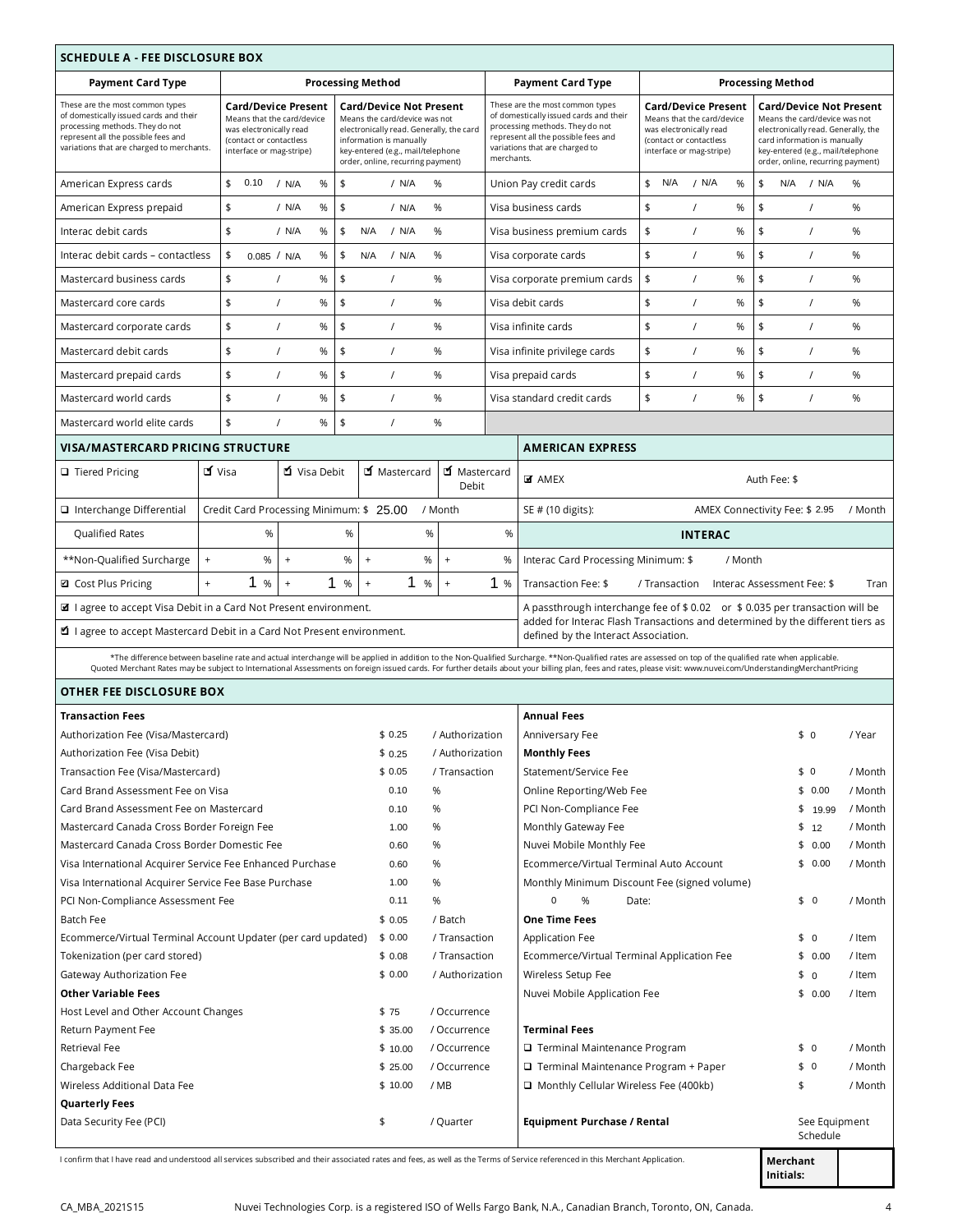| DATA SECURITY & PCI COMPLIANCE                                                                                                                                                                                                                                                                                                                                                                                                                                                                                                                                                                                                                                                                                                                                                                                                                                                                                                                                                                                                                                                                                                                                                                                                                                                                                                                                                                                                                                                                                                                                                                                                                                            |                                                                                                                                                                                                                                                                                                                                                                                                                                                                                                                                                                                                                                                                                                                                                                                                                                                                                                                                                                                                                                                                                                     |  |  |  |  |  |
|---------------------------------------------------------------------------------------------------------------------------------------------------------------------------------------------------------------------------------------------------------------------------------------------------------------------------------------------------------------------------------------------------------------------------------------------------------------------------------------------------------------------------------------------------------------------------------------------------------------------------------------------------------------------------------------------------------------------------------------------------------------------------------------------------------------------------------------------------------------------------------------------------------------------------------------------------------------------------------------------------------------------------------------------------------------------------------------------------------------------------------------------------------------------------------------------------------------------------------------------------------------------------------------------------------------------------------------------------------------------------------------------------------------------------------------------------------------------------------------------------------------------------------------------------------------------------------------------------------------------------------------------------------------------------|-----------------------------------------------------------------------------------------------------------------------------------------------------------------------------------------------------------------------------------------------------------------------------------------------------------------------------------------------------------------------------------------------------------------------------------------------------------------------------------------------------------------------------------------------------------------------------------------------------------------------------------------------------------------------------------------------------------------------------------------------------------------------------------------------------------------------------------------------------------------------------------------------------------------------------------------------------------------------------------------------------------------------------------------------------------------------------------------------------|--|--|--|--|--|
| 1. Do you store credit card numbers?                                                                                                                                                                                                                                                                                                                                                                                                                                                                                                                                                                                                                                                                                                                                                                                                                                                                                                                                                                                                                                                                                                                                                                                                                                                                                                                                                                                                                                                                                                                                                                                                                                      | $\square$ Yes<br>$\square$ No                                                                                                                                                                                                                                                                                                                                                                                                                                                                                                                                                                                                                                                                                                                                                                                                                                                                                                                                                                                                                                                                       |  |  |  |  |  |
| 2. Do you use a third-party application(s) that transmits or processes cardholder data?                                                                                                                                                                                                                                                                                                                                                                                                                                                                                                                                                                                                                                                                                                                                                                                                                                                                                                                                                                                                                                                                                                                                                                                                                                                                                                                                                                                                                                                                                                                                                                                   | $\square$ Yes<br>$\square$ No                                                                                                                                                                                                                                                                                                                                                                                                                                                                                                                                                                                                                                                                                                                                                                                                                                                                                                                                                                                                                                                                       |  |  |  |  |  |
|                                                                                                                                                                                                                                                                                                                                                                                                                                                                                                                                                                                                                                                                                                                                                                                                                                                                                                                                                                                                                                                                                                                                                                                                                                                                                                                                                                                                                                                                                                                                                                                                                                                                           |                                                                                                                                                                                                                                                                                                                                                                                                                                                                                                                                                                                                                                                                                                                                                                                                                                                                                                                                                                                                                                                                                                     |  |  |  |  |  |
| 3. If credit card payment information is taken over the internet, is the payment channel encrypted by SSL or better?<br>$\square$ Yes<br>$\square$ No                                                                                                                                                                                                                                                                                                                                                                                                                                                                                                                                                                                                                                                                                                                                                                                                                                                                                                                                                                                                                                                                                                                                                                                                                                                                                                                                                                                                                                                                                                                     |                                                                                                                                                                                                                                                                                                                                                                                                                                                                                                                                                                                                                                                                                                                                                                                                                                                                                                                                                                                                                                                                                                     |  |  |  |  |  |
| ADDITIONAL CREDIT/SITE SURVEY INFORMATION (ALL MERCHANTS)                                                                                                                                                                                                                                                                                                                                                                                                                                                                                                                                                                                                                                                                                                                                                                                                                                                                                                                                                                                                                                                                                                                                                                                                                                                                                                                                                                                                                                                                                                                                                                                                                 |                                                                                                                                                                                                                                                                                                                                                                                                                                                                                                                                                                                                                                                                                                                                                                                                                                                                                                                                                                                                                                                                                                     |  |  |  |  |  |
| Zone: □ Business District □ Industrial □ Residential                                                                                                                                                                                                                                                                                                                                                                                                                                                                                                                                                                                                                                                                                                                                                                                                                                                                                                                                                                                                                                                                                                                                                                                                                                                                                                                                                                                                                                                                                                                                                                                                                      | Approx. Square Footage: 20-250 251-500 2501-2,000 2,001 plus                                                                                                                                                                                                                                                                                                                                                                                                                                                                                                                                                                                                                                                                                                                                                                                                                                                                                                                                                                                                                                        |  |  |  |  |  |
| Location: <a> O<br/> O<br/> O<br/> O<br/> O<br/> O<br/> O<br/> O<br/> O<br/> O<br/> O<br/> O<br/> O<br> O<br> O<br> O<br> O<br/> O<br/> O<br/> O<br/> O<br/> O<br/> O<br/> O<br/> O<br/> O<br/></br></br></br></br></a>                                                                                                                                                                                                                                                                                                                                                                                                                                                                                                                                                                                                                                                                                                                                                                                                                                                                                                                                                                                                                                                                                                                                                                                                                                                                                                                                                                                                                                                   | Are all your products/services delivered immediately? □ Yes □ No<br>Agent Signature: Kyplan<br>I attest to the accuracy of the information provided.                                                                                                                                                                                                                                                                                                                                                                                                                                                                                                                                                                                                                                                                                                                                                                                                                                                                                                                                                |  |  |  |  |  |
| <b>PERSONAL GUARANTOR</b>                                                                                                                                                                                                                                                                                                                                                                                                                                                                                                                                                                                                                                                                                                                                                                                                                                                                                                                                                                                                                                                                                                                                                                                                                                                                                                                                                                                                                                                                                                                                                                                                                                                 |                                                                                                                                                                                                                                                                                                                                                                                                                                                                                                                                                                                                                                                                                                                                                                                                                                                                                                                                                                                                                                                                                                     |  |  |  |  |  |
| The undersigned individually, absolutely and unconditionally guarantees to Nuvei Technologies Corp. ("Nuvei") the prompt payment of all amounts due under this Merchant Agreement (i.e.,<br>this Application and the Merchant Terms of Services found at https://document.nuvei.com/wftangocontract062021, as well as under the Equipment Rental Agreement available at<br>www.nuvei.com/rental, if any, including all attorneys' fees and costs associated with enforcement of this personal guaranty. Nuvei shall not be required to first proceed against Merchant or<br>enforce any other remedy before proceeding against the undersigned. This is a continuing guaranty and shall bind the undersigned's heirs, successors, and assigns. The undersigned consents<br>to any extension or modification of this Merchant Agreement or the Equipment Rental Agreement, if any. The release or compromise of any obligation of Merchant or any other<br>obligors/guarantors shall not release the undersigned from its obligations under this personal guaranty. The undersigned waives its discussion and division benefit in relation to this personal<br>guarantee. This personal guarantee is governed by, and is to be construed and interpreted in accordance with, the laws of the Province of Quebec exclusively. Each of Nuvei and the<br>undersigned agrees that all issues, claims and dispute arising from or related the Merchant Agreement (including with third parties who are not parties to this Merchant Agreement) or the<br>Equipment Rental Agreement shall be referred to a competent court of the Province of Quebec, in the Montreal District. |                                                                                                                                                                                                                                                                                                                                                                                                                                                                                                                                                                                                                                                                                                                                                                                                                                                                                                                                                                                                                                                                                                     |  |  |  |  |  |
| $\Box$ I agree to all the terms outlined above, including without limitation the Terms of Service and, if applicable, the Equipment Rental Agreement                                                                                                                                                                                                                                                                                                                                                                                                                                                                                                                                                                                                                                                                                                                                                                                                                                                                                                                                                                                                                                                                                                                                                                                                                                                                                                                                                                                                                                                                                                                      |                                                                                                                                                                                                                                                                                                                                                                                                                                                                                                                                                                                                                                                                                                                                                                                                                                                                                                                                                                                                                                                                                                     |  |  |  |  |  |
|                                                                                                                                                                                                                                                                                                                                                                                                                                                                                                                                                                                                                                                                                                                                                                                                                                                                                                                                                                                                                                                                                                                                                                                                                                                                                                                                                                                                                                                                                                                                                                                                                                                                           |                                                                                                                                                                                                                                                                                                                                                                                                                                                                                                                                                                                                                                                                                                                                                                                                                                                                                                                                                                                                                                                                                                     |  |  |  |  |  |
|                                                                                                                                                                                                                                                                                                                                                                                                                                                                                                                                                                                                                                                                                                                                                                                                                                                                                                                                                                                                                                                                                                                                                                                                                                                                                                                                                                                                                                                                                                                                                                                                                                                                           |                                                                                                                                                                                                                                                                                                                                                                                                                                                                                                                                                                                                                                                                                                                                                                                                                                                                                                                                                                                                                                                                                                     |  |  |  |  |  |
|                                                                                                                                                                                                                                                                                                                                                                                                                                                                                                                                                                                                                                                                                                                                                                                                                                                                                                                                                                                                                                                                                                                                                                                                                                                                                                                                                                                                                                                                                                                                                                                                                                                                           |                                                                                                                                                                                                                                                                                                                                                                                                                                                                                                                                                                                                                                                                                                                                                                                                                                                                                                                                                                                                                                                                                                     |  |  |  |  |  |
| ACKNOWLEDGEMENT                                                                                                                                                                                                                                                                                                                                                                                                                                                                                                                                                                                                                                                                                                                                                                                                                                                                                                                                                                                                                                                                                                                                                                                                                                                                                                                                                                                                                                                                                                                                                                                                                                                           |                                                                                                                                                                                                                                                                                                                                                                                                                                                                                                                                                                                                                                                                                                                                                                                                                                                                                                                                                                                                                                                                                                     |  |  |  |  |  |
| www.nuvei.com/rental.                                                                                                                                                                                                                                                                                                                                                                                                                                                                                                                                                                                                                                                                                                                                                                                                                                                                                                                                                                                                                                                                                                                                                                                                                                                                                                                                                                                                                                                                                                                                                                                                                                                     | Merchant certifies that (i) all information set forth in this Merchant Application is true and correct and (ii) that it has read and agreed to all terms hereof and of the Terms of<br>Service accessible at https://document.nuvei.com/wftangocontract062021, which Terms of Service, including the data protection schedule included therein, are incorporated<br>herein by reference, and (iii) that, if Merchant is renting Equipment from Nuvei, Merchant has read and agreed to all terms of the Equipment Rental Agreement accessible at                                                                                                                                                                                                                                                                                                                                                                                                                                                                                                                                                     |  |  |  |  |  |
| having read and agreed to same.                                                                                                                                                                                                                                                                                                                                                                                                                                                                                                                                                                                                                                                                                                                                                                                                                                                                                                                                                                                                                                                                                                                                                                                                                                                                                                                                                                                                                                                                                                                                                                                                                                           | If Merchant was unable to access the Terms of Service or, if applicable, the Equipment Rental Agreement, Merchant acknowledges having been provided a copy by Nuvei, and                                                                                                                                                                                                                                                                                                                                                                                                                                                                                                                                                                                                                                                                                                                                                                                                                                                                                                                            |  |  |  |  |  |
|                                                                                                                                                                                                                                                                                                                                                                                                                                                                                                                                                                                                                                                                                                                                                                                                                                                                                                                                                                                                                                                                                                                                                                                                                                                                                                                                                                                                                                                                                                                                                                                                                                                                           | Merchant acknowledges that this Merchant Application and the Terms of Service shall not take effect until Merchant has been approved by Nuvei and Bank as evidenced by the                                                                                                                                                                                                                                                                                                                                                                                                                                                                                                                                                                                                                                                                                                                                                                                                                                                                                                                          |  |  |  |  |  |
| issuance of a merchant identification number.<br>activities regarding Merchant's account.<br>terms outlined above. By signing below, Merchant's Principals represent that they have read and are duly authorized to sign and submit this Merchant Application on<br>Merchant's behalf.                                                                                                                                                                                                                                                                                                                                                                                                                                                                                                                                                                                                                                                                                                                                                                                                                                                                                                                                                                                                                                                                                                                                                                                                                                                                                                                                                                                    | Merchant, its representative(s) and each person whose information is on this Merchant Application authorizes Nuvei, Bank and their agents prior to acceptance of this<br>application and from time to time: (i) to investigate the individual and business history, creditworthiness and background of Merchant, each such representatives and any other<br>officers, employees, partners or owners of Merchant (collectively "Merchant Principals"); (ii) to obtain credit reports, financial information or other background reports on each<br>of the Merchant Principals; (iii) to use personal information provided in this Merchant Application to facilitate provision of services hereunder; (iv) to use and share such<br>personal information with financial institutions, payment card issuers, credit agencies and similar agencies for reporting purposes and for investigating fraudulent or suspicious<br>Merchant's Principals are executing this Merchant Application and Agreement in Merchant's name, as well as in their own personal names as Guarantors, and agree to all the |  |  |  |  |  |
| <b>MERCHANT:</b>                                                                                                                                                                                                                                                                                                                                                                                                                                                                                                                                                                                                                                                                                                                                                                                                                                                                                                                                                                                                                                                                                                                                                                                                                                                                                                                                                                                                                                                                                                                                                                                                                                                          | <b>BANK:</b>                                                                                                                                                                                                                                                                                                                                                                                                                                                                                                                                                                                                                                                                                                                                                                                                                                                                                                                                                                                                                                                                                        |  |  |  |  |  |
|                                                                                                                                                                                                                                                                                                                                                                                                                                                                                                                                                                                                                                                                                                                                                                                                                                                                                                                                                                                                                                                                                                                                                                                                                                                                                                                                                                                                                                                                                                                                                                                                                                                                           |                                                                                                                                                                                                                                                                                                                                                                                                                                                                                                                                                                                                                                                                                                                                                                                                                                                                                                                                                                                                                                                                                                     |  |  |  |  |  |
|                                                                                                                                                                                                                                                                                                                                                                                                                                                                                                                                                                                                                                                                                                                                                                                                                                                                                                                                                                                                                                                                                                                                                                                                                                                                                                                                                                                                                                                                                                                                                                                                                                                                           |                                                                                                                                                                                                                                                                                                                                                                                                                                                                                                                                                                                                                                                                                                                                                                                                                                                                                                                                                                                                                                                                                                     |  |  |  |  |  |
| <b>MERCHANT:</b>                                                                                                                                                                                                                                                                                                                                                                                                                                                                                                                                                                                                                                                                                                                                                                                                                                                                                                                                                                                                                                                                                                                                                                                                                                                                                                                                                                                                                                                                                                                                                                                                                                                          | <b>NUVEI TECHNOLOGIES CORP:</b>                                                                                                                                                                                                                                                                                                                                                                                                                                                                                                                                                                                                                                                                                                                                                                                                                                                                                                                                                                                                                                                                     |  |  |  |  |  |
| Principal #2 Signature X: New York Contract to the Contract of the Contract of the Contract of the Contract of                                                                                                                                                                                                                                                                                                                                                                                                                                                                                                                                                                                                                                                                                                                                                                                                                                                                                                                                                                                                                                                                                                                                                                                                                                                                                                                                                                                                                                                                                                                                                            |                                                                                                                                                                                                                                                                                                                                                                                                                                                                                                                                                                                                                                                                                                                                                                                                                                                                                                                                                                                                                                                                                                     |  |  |  |  |  |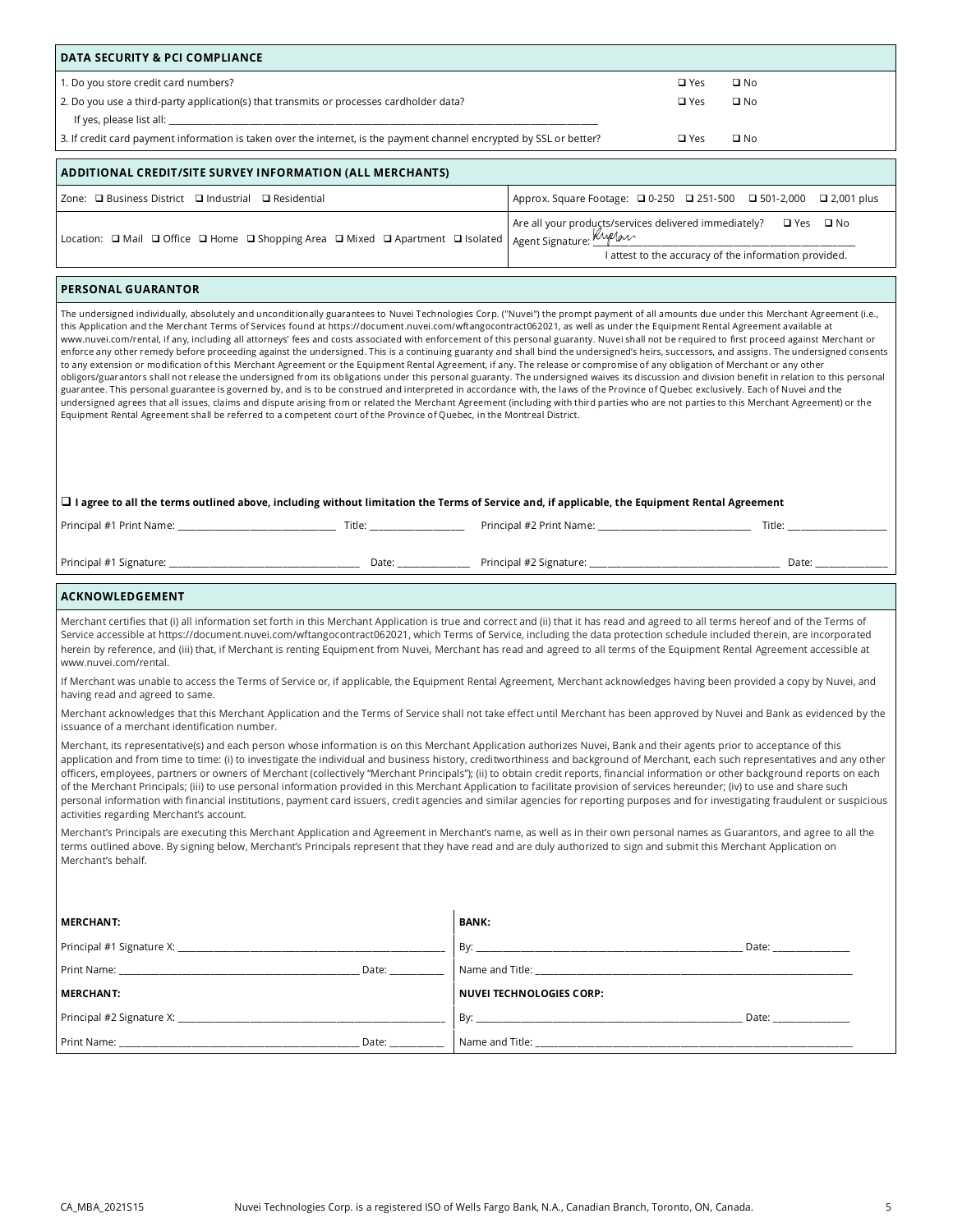# ADDITIONAL MERCHANT INFORMATION FORM (REQUIRED TO BE FILLED OUT BY AGENT/SALES REP)

| Agent Office / Sales Rep Name: ___                                                                                                                                                                                                                                                                                                     |                              |  |  |  |  |  |
|----------------------------------------------------------------------------------------------------------------------------------------------------------------------------------------------------------------------------------------------------------------------------------------------------------------------------------------|------------------------------|--|--|--|--|--|
| SERVICES QUESTIONNAIRE (Please complete the following questions that are relevant to your business type. Not all questions are applicable.)                                                                                                                                                                                            |                              |  |  |  |  |  |
| 1. What percentage of sales are: ____________________% Business-to-Business + __________________% Business-to-Consumer (Must Total 100%)                                                                                                                                                                                               |                              |  |  |  |  |  |
| 2. Method of Marketing (check all that apply): □ Direct Mail/Brochure/Catalog □ Newspaper/Magazine □ Social Media □ Television/Radio □ Internet<br>$\Box$ Outbound Telemarketing $\Box$ Phone Book/Yellow Pages $\Box$ Trade Shows                                                                                                     |                              |  |  |  |  |  |
| Canada ___________ % Other __________ % Describe Other: _________________<br>3. Ecommerce Merchants: % of Customer Base: US _______ %                                                                                                                                                                                                  | (Must Total 100%)            |  |  |  |  |  |
| 4. Cards are charged on the: $\Box$ Date of Order<br>$\Box$ Date of Shipment<br>$\Box$ Date of Delivery                                                                                                                                                                                                                                |                              |  |  |  |  |  |
| 5. If you have future delivery, do you require a deposit?<br>$\square$ Yes<br>If Yes, percent of sale required ________________% or flat fee \$                                                                                                                                                                                        | $\square$ No                 |  |  |  |  |  |
| Is final payment due before fulfillment? If Yes, number of days before final delivery: ____________<br>$\square$ Yes                                                                                                                                                                                                                   | $\square$ No                 |  |  |  |  |  |
| $\square$ Yes<br>6. Does your billing strategy involve automatic, negative option billing?                                                                                                                                                                                                                                             | $\square$ No                 |  |  |  |  |  |
| 7. Does your business offer product guarantee or warrantee?<br>$\square$ Yes<br>□ Refund<br>If Yes, is it a: $\Box$ Replacement<br>$\Box$ Partial Refund                                                                                                                                                                               | $\square$ No                 |  |  |  |  |  |
| $\Box$ Greater than 90 days<br>$\Box$ No Refunds<br>8. Refund Policy - Within # of Days: □ Up to 30 days<br>$\Box$ 31-90 days                                                                                                                                                                                                          |                              |  |  |  |  |  |
| 9. Does your business offer recurring billing?<br>$\square$ Yes<br>If Yes, what is the frequency?<br>$\Box$ Weekly<br>$\Box$ Monthly<br>Q Quarterly<br>$\Box$ Annually<br>□ Other: ______________                                                                                                                                      | $\square$ No                 |  |  |  |  |  |
| 10. Does your business offer up-sells?* (*additional product/service added to the initial purchase)<br>$\square$ Yes<br>If Yes, please provide the company names associated with the up-sells:                                                                                                                                         | $\square$ No                 |  |  |  |  |  |
| 11. How is the card payment information entered into the payment system?<br>Q Consumer<br>□ Other: _________<br>□ Merchant                                                                                                                                                                                                             |                              |  |  |  |  |  |
| 12. Is card payment information entered via the internet?<br>$\square$ Yes<br>If Yes, is the payment channel encrypted by SSL or better?<br>$\square$ Yes                                                                                                                                                                              | $\square$ No<br>$\square$ No |  |  |  |  |  |
| 13. How long after payment is product delivered or service fulfilled?                                                                                                                                                                                                                                                                  |                              |  |  |  |  |  |
| Immediately ________ % + 1-7 days _______ % + 8-14 days _______ % + 15-30 days ________ % + Over 30 days _______ % (Must Total 100%)                                                                                                                                                                                                   |                              |  |  |  |  |  |
| <b>INVENTORY/SHIPPING</b><br>$\Box$ Not applicable for services, virtual or downloadable products                                                                                                                                                                                                                                      |                              |  |  |  |  |  |
| $\square$ Yes<br>14. Do you own the product/inventory?                                                                                                                                                                                                                                                                                 | $\square$ No                 |  |  |  |  |  |
| 15. Where is the product stored/shipped from?<br>□ Business Location<br>Own Warehouse<br>□ Fulfillment Center (If Fulfillment Center, provide company and contact information below)                                                                                                                                                   |                              |  |  |  |  |  |
| Prov:<br>Address: Address: Address: Address: Address: Address: Address: Address: Address: Address: Address: A<br>City:<br>Postal Code: North States                                                                                                                                                                                    |                              |  |  |  |  |  |
|                                                                                                                                                                                                                                                                                                                                        |                              |  |  |  |  |  |
| $\Box$ FedEx<br>□ Local Delivery Service<br>16. Method of delivery:<br>$\Box$ Regular Mail                                                                                                                                                                                                                                             |                              |  |  |  |  |  |
| <b>TRADE REFERENCE</b> (if required)                                                                                                                                                                                                                                                                                                   |                              |  |  |  |  |  |
|                                                                                                                                                                                                                                                                                                                                        |                              |  |  |  |  |  |
| Address: Analysis and the state of the state of the state of the state of the state of the state of the state of the state of the state of the state of the state of the state of the state of the state of the state of the s<br>Address: Address: Address: Address: Address: Address: Address: Address: Address: Address: Address: A |                              |  |  |  |  |  |
|                                                                                                                                                                                                                                                                                                                                        |                              |  |  |  |  |  |